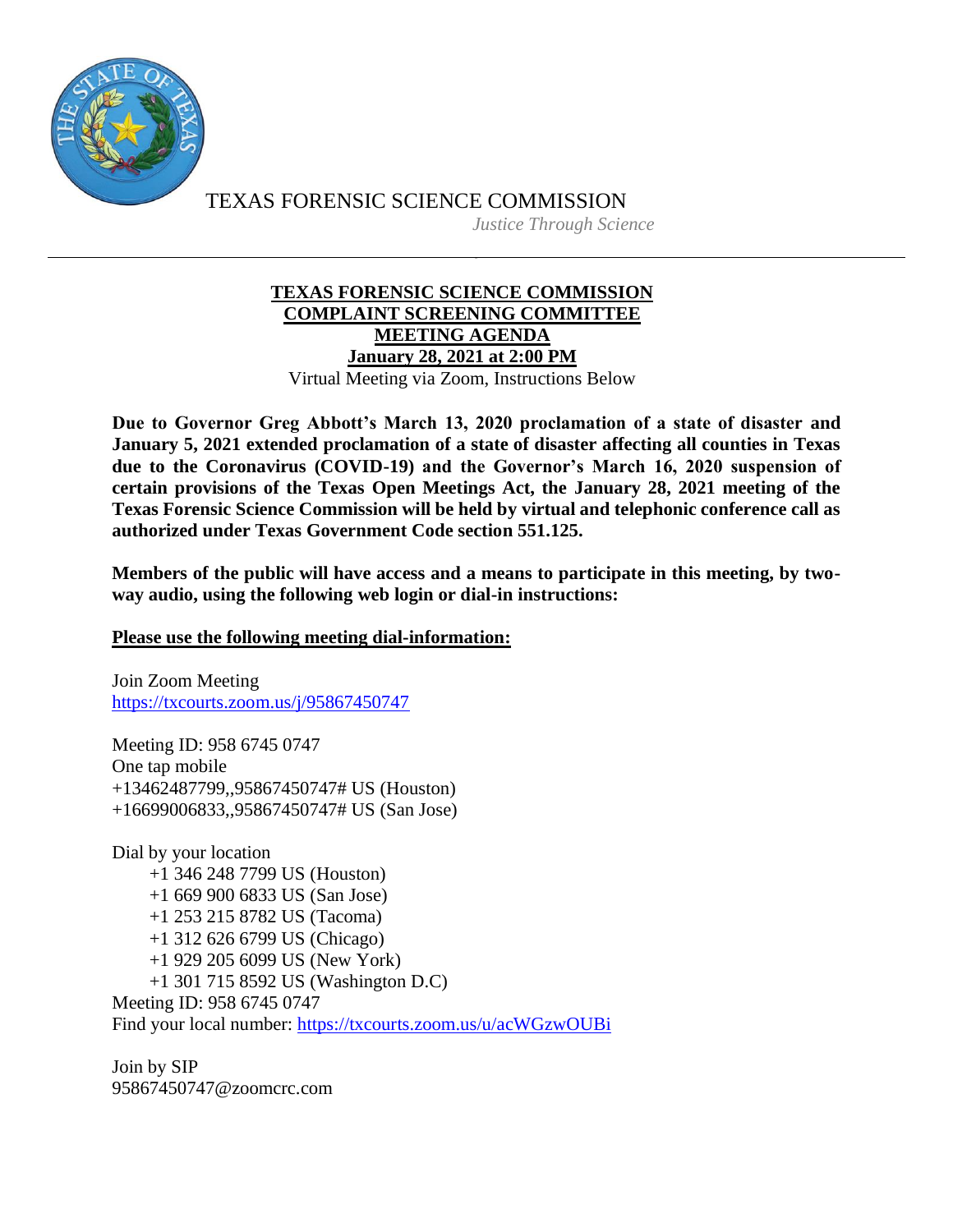Join by H.323 162.255.37.11 (US West) 162.255.36.11 (US East) 115.114.131.7 (India Mumbai) 115.114.115.7 (India Hyderabad) 213.19.144.110 (Amsterdam Netherlands) 213.244.140.110 (Germany) 103.122.166.55 (Australia) 64.211.144.160 (Brazil) 69.174.57.160 (Canada) 207.226.132.110 (Japan) Meeting ID: 958 6745 0747

Join by Skype for Business <https://txcourts.zoom.us/skype/95867450747>

## **Public Participant Instructions:**

**If you wish to provide public comment during the meeting on a topic being discussed by Commissioners, please either type your question or comment in the chat box or virtually "raise your hand." The meeting facilitator will mute and unmute participants at the direction of the Chairperson. If you are not able to provide public comment during the meeting and still wish to provide public comment, the Commission will have a public comment period at the end of its agenda to address any remaining questions or comments. You may also fill out a Public Testimony form and/or email Kathryn Adams at [info@fsc.texas.gov](mailto:info@fsc.texas.gov) in advance of the meeting to ensure your public comment is addressed. All public comments are limited to 5 minutes with adjustments as necessary.**

**A recording of the meeting will be available after January 29, 2021. To obtain a recording, please contact Kathryn Adams at (512) 936-0770 or email [kathryn.adams@fsc.texas.gov.](mailto:info@fsc.texas.gov)**

**During this meeting, the Committee may consider and take action on the following items. The Committee may take breaks as necessary.** 

- 1. Call meeting to order. Roll call for committee members. (Daniel) (*2 min*)
- 2. Instructions for public participation. (Tomlin) (*2 min*)
- 3. Nominate new member to Complaint Screening Committee to fill vacant seat. (Daniel)
- 4. Discuss and consider pending complaints and laboratory self-disclosures as well as new complaints and self-disclosures received through January 8, 2021. (Daniel) *(75 min)*

Disclosures Pending from October 23, 2020

1. No. 20.44; NMS Labs Horsham, PA (Forensic Biology/DNA)